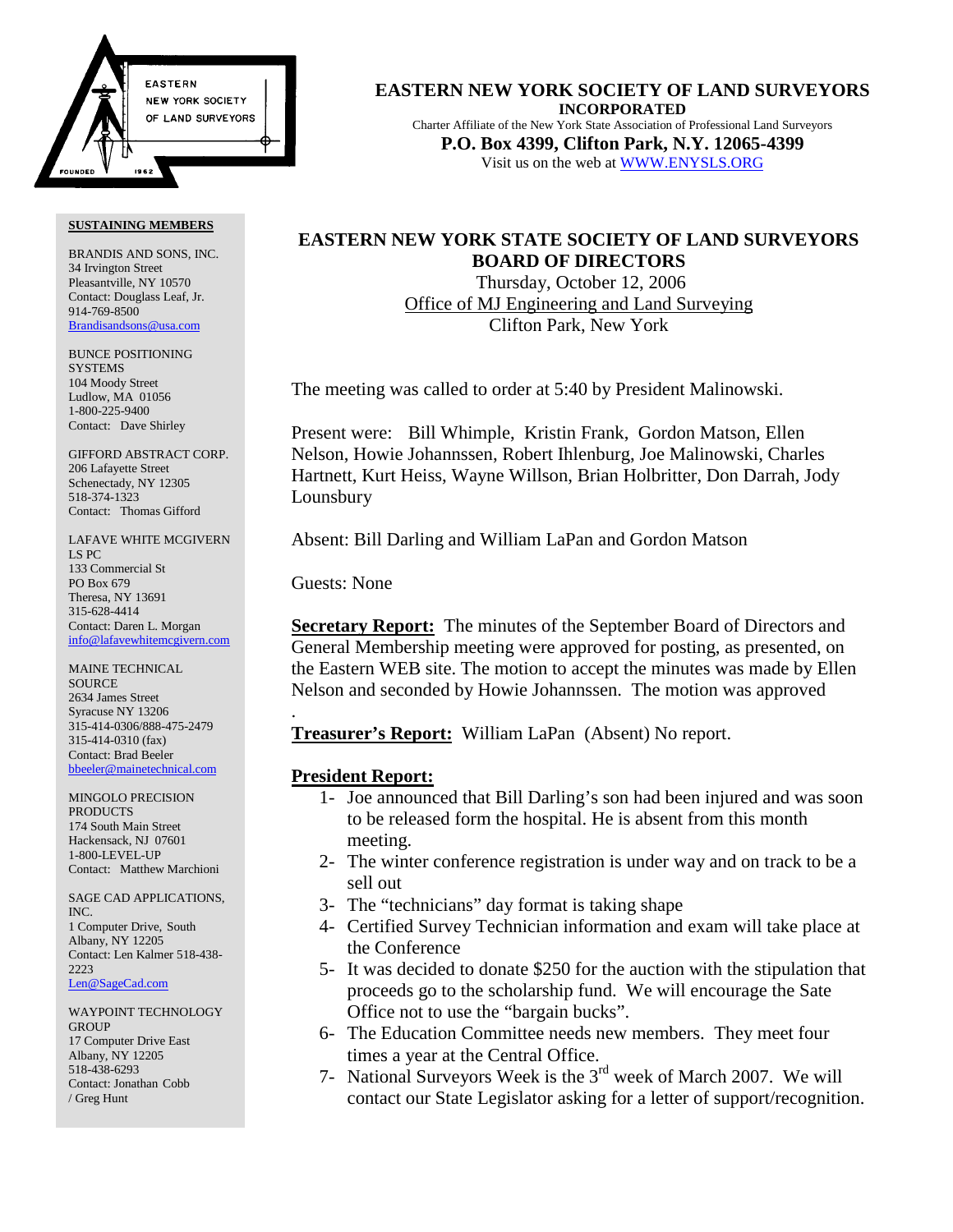### **SUSTAINING MEMBERS**

BRANDIS AND SONS, INC. 34 Irvington Street Pleasantville, NY 10570 Contact: Douglass Leaf, Jr. 914-769-8500 Brandisandsons@usa.com

BUNCE POSITIONING **SYSTEMS** 104 Moody Street Ludlow, MA 01056 1-800-225-9400 Contact: Dave Shirley

GIFFORD ABSTRACT CORP. 206 Lafayette Street Schenectady, NY 12305 518-374-1323 Contact: Thomas Gifford

LAFAVE WHITE MCGIVERN LS PC 133 Commercial St PO Box 679 Theresa, NY 13691 315-628-4414 Contact: Daren L. Morgan info@lafavewhitemcgivern.com

MAINE TECHNICAL SOURCE 2634 James Street Syracuse NY 13206 315-414-0306/888-475-2479 315-414-0310 (fax) Contact: Brad Beeler bbeeler@mainetechnical.com

MINGOLO PRECISION **PRODUCTS** 174 South Main Street Hackensack, NJ 07601 1-800-LEVEL-UP Contact: Matthew Marchioni

SAGE CAD APPLICATIONS, INC. 1 Computer Drive, South Albany, NY 12205 Contact: Len Kalmer 518-438- 2223 Len@SageCad.com

WAYPOINT TECHNOLOGY **GROUP** 17 Computer Drive East Albany, NY 12205 518-438-6293 Contact: Jonathan Cobb / Greg Hunt

- 8- November 16, 2006 is the next State meeting with an open house at the Central Office. The incoming President will be introduced.
- 9- November 30, 2006 the Shaw Fund Scholarship Application is due.
- 10-Joe reported we have approximately 150 members in Eastern with about 873 Statewide.
- 11- Resource booklets formerly in print format are not available electronically at the State Society web site.

**Executive Vice President's Report: Bill Darling –Absent- November meeting will be at the Normanside Country Club, 150 Salisbury Road, Delmar, NY 12054**

**Vice President's Report:** Bill Whimple –No Report-

### **COMMITTEE REPORTS:**

STANDING COMMITTEES -----Constitution & By-laws: Chuck Lent, Chair No Report.

Continuing Education: Chuck Lent, Chair / Jody Lounsbury Jody reported he is checking the calendar for dates that may be open for a seminar. He is working with the Central Office. Topics are getting harder to come by, as there are a number of firms making seminar offerings through the mail.

# Ethics & Business Practice: Richard Bennett, Chair, Don Darrah, Howie Johannssen, Jim Vianna

Ellen will follow up on North Country Ecological possibly advertising for surveying services with no surveyor on staff (or a partner).

Finance: Bill Darling, Chair -No Report-

Legislative Committee: Ellen Nelson, Chair Howie Johannssen – Ellen told us the Lyme Disease legislation (work related disease) was defeated. Other than that, all is quiet on the Legislative front.

Membership: Gordon Matson, Chair – No Report-

Program: Bill Whimple, Chair, Charlie Hartnett The November meeting will bring Brad Beeler of NYS DOT to talk about the CORP system they are setting up.

Public Relations: Jim Vianna, Chair, Wayne Willson Wayne is looking into registering for the home show and acquiring addition brochures from the Central Office.

## **EASTERN NEW YORK SOCIETY OF LAND SURVEYORS, INC.**

| President: Joseph G. Malinowski               | Joseph Malinowski      | 2007 | <b>Bill Darling</b>     | 2008 | <b>Don Darrah</b>                        | 2009 |
|-----------------------------------------------|------------------------|------|-------------------------|------|------------------------------------------|------|
| <b>Executive Vice-President: Bill Darling</b> | Ellen Nelson           | 2007 | <b>Charlie Hartnett</b> | 2008 | C. Howard Johannessen                    | 2009 |
| Vice-President: William Whimple               | <b>William Whimple</b> | 2007 | <b>Robert Ihlenburg</b> | 2008 | <b>Gordon Matson</b>                     | 2009 |
| Secretary: Robert J. Ihlenburg                | <b>Kurt Heiss</b>      | 2007 | <b>Wavne Willson</b>    | 2008 | Kristin Frank                            | 2009 |
| Treasurer: William S. LaPan                   |                        |      |                         |      | <b>Past President - Brian Holbritter</b> |      |

**Director N.Y. State Assoc. of Professional Land Surveyors - Joseph Malinowski (518) 371-0799 Director N.Y. State Assoc. of Professional Land Surveyors - Bill Darling (518) 279-9726** President's Address - 1279 Van Antwerp Road, Schenectady, NY 12309 jmalinowski@mjels.com